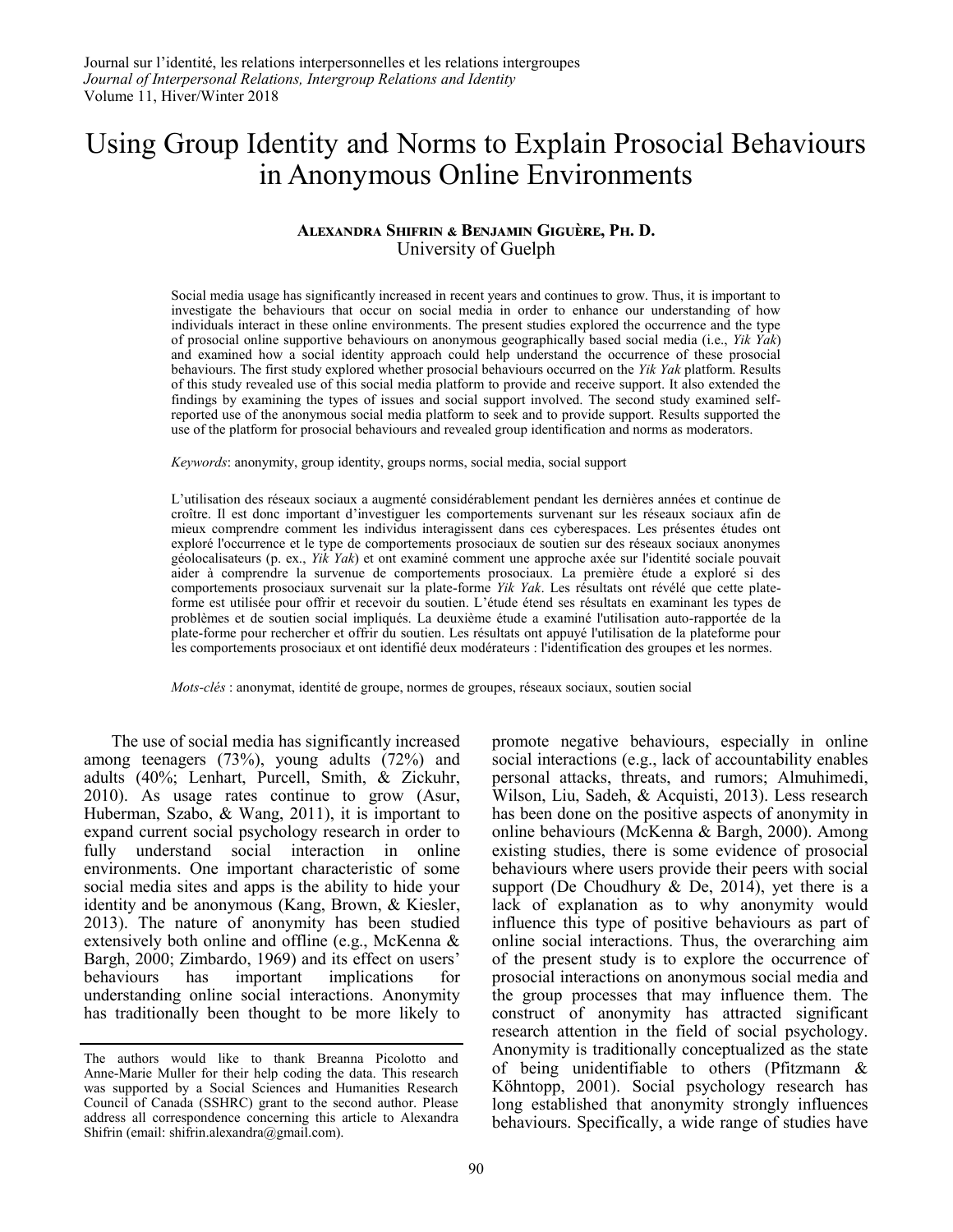looked at how anonymity can influence behaviours at both an individual level (e.g., it can increase aggressive behaviours; Zimbardo, 1969) and at group level (e.g., bystander apathy; Darley & Latané, 1968). Social psychologists have also studied the impact of anonymity in online social environments, especially with the rapid increase of internet use in the past decade. One of the main uses for the Internet is interpersonal communication (Kraut, Mukhopadhyay, Szczypula, Keisler, & Scherlis, 1999), which is commonly referred to as computer-mediated communication (CMC). Anonymity is a major component in CMC due to the ability for individuals to conceal their identity from others if they wish to do so.

#### **Anonymity and its Influence on Social Behaviours**

In recent years, an exponential trend in anonymityseeking behaviours has been observed on the Internet, specifically on online social media (Stutzman, Gross, & Acquisti, 2013). Users who seek full anonymity have access to a variety of anonymous social media apps and sites such as *Whisper* and *4chan*. Unlike traditional social media sites such as *Facebook* and *Twitter*, users of anonymous social media sites are able to post content without creating a profile or having to share any personal information. Reasons why individuals tend to seek anonymity on the Internet include: being able to freely express themselves, maintain control over personal information disclosure and over personal image, and to avoid embarrassment, judgment, and criticism (Kang et al., 2013). A study by Zhang and Kizilcec (2014) found that when given the option, users were more likely to post anonymously on social media, especially for controversial content. With the evergrowing popularity and adoption of these sites comes a greater need for understanding what kind of behaviours occurs in these anonymous settings.

A common theme among studies on anonymity and online behaviours is the disinhibition effect. According to Suler (2004), anonymity decreases users' inhibitions, which can lead to inflammatory behaviours, such as rude or hateful language and illegal or harmful acts (i.e., toxic disinhibition). This negative deindividuating effect of anonymous online communication has been one of the most discussed aspect of CMC (McKenna & Bargh, 2000). For example, Bernstein and colleagues (2011) found content posted on *4chan*, an anonymous discussion board, was frequently offensive and given to antisocial behaviours. Another study by Wang and colleagues (2014) on an anonymous social media site called *Whisper* ran a content analysis on deleted posts and found that the majority of posts contained abusive content such as nudity, pornography, and sexually

explicit messages. Evidence of the negative effects of online anonymity further extend to social interactions. For example, Whittaker and Kowalski (2015) examined cyberbullying via social media and found that aggressive behaviours occurred more frequently on anonymous forums than on *Facebook*.

Alternatively, Suler (2004) theorized that the online disinhibition effect can also lead to increased self-disclosure and prosocial behaviours (i.e., benign disinhibition). Self-disclosure can be conceptualized as revealing personal information to others, while prosocial behaviours are positive interpersonal interactions (e.g., giving advice or comfort; Lapidot-Lefler & Barak, 2015). Self-disclosure and prosocial behaviours are frequently found among online anonymous discussion boards, such as discussion boards for individuals with irritable bowel syndrome (Coulson, 2005) and eating disorders (Eichhorn, 2008). Researchers looking at mental health discourse on *Reddit*, a highly popular social media site, found that a considerable amount of mental health discourse and certain types of disclosure received greater social support (De Choudhury & De, 2014). Specifically, they observed that anonymous posts received more frequent, high quality feedback that provided different types of social support (e.g., emotional, instrumental, and informational support) than non-anonymous posts. Even on *4chan*, a platform on which posts are found to be frequently offensive, Bernstein and colleagues (2011) note that posts asking for advice are quite common as well and promote intimate and open conversations. In sum, Suler's (2004) theory that the online disinhibition effect can lead to contradicting results in online environments (i.e., antisocial behaviours, prosocial behaviours) has been observed in various subsequent studies.

Previous research supports the effect of anonymity on increasing self-disclosure in CMC (e.g., Joinson, 2001), and has also explained why individuals use anonymous social media for self-disclosure (i.e., allows them to express themselves freely while avoiding judgment and criticism; Kang et al., 2013). However, the literature does not clearly document whether anonymity encourages individuals to provide support to their self-disclosing peers. To address this gap in the literature, the present study aims to explore the occurrence of prosocial behaviours (i.e., social support) in an anonymous online environment. Previous studies have been unable to find significant evidence to support that anonymity encourages online prosocial behaviours (e.g., Lapidot-Lefler & Barak, 2015). This lack of sufficient evidence highlights the need to further explore whether there are prosocial behaviours happening in online settings. Thus, the present studies look at whether individuals used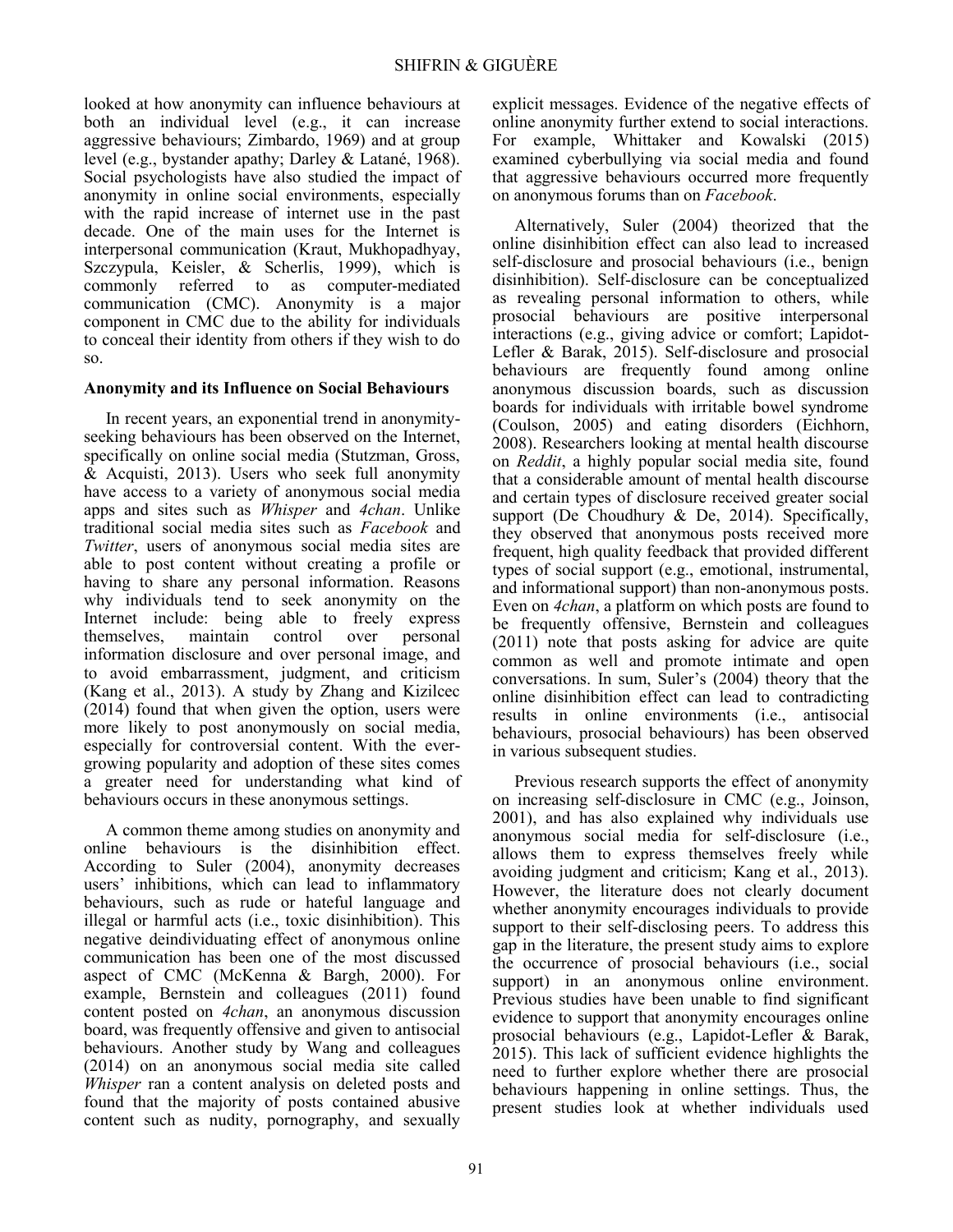anonymous social media platforms to provide and receive social support.

Another important gap in the literature that needs to be addressed is how anonymity influences individuals to provide constructive and positive feedback to their peers in online settings. A study by Wodzicki, Schwämmlein, Cress, and Kimmerle (2011) speculated that the effect of anonymity on prosocial behaviours may be moderated by other factors, including group processes and the purpose of the participation. Further investigation is needed in order to examine what factors may motivate online prosocial behaviours. Thus, the present study also aimed to examine what factors may influence individuals to provide their anonymous peers with social support. Specifically, drawing on the speculations of Wodzicki and colleagues (2011), we focused on a group-based approach to examine the determinants of prosocial online behaviours on anonymous social media.

#### **Social Identity Model of Deindividuation Effects (SIDE)**

A theoretical framework that is commonly used to explain behaviours in CMC environments, that focuses on group processes and that may help to better understand the effect of anonymity on prosocial behaviours is the Social Identity Model of Deindividuation Effects (SIDE; Reicher, Spears, & Postmes, 1995). SIDE theory proposes that anonymity can induce both negative and positive effects in CMC depending on the specific conditions of a social situation. Specifically, when an individual defines themselves as a member of a group, then anonymity will enhance group salience and in turn, group influence (Postmes, Spears, Sakhel, & De Groot, 2001; Reicher et al., 1995). For example, a study by Coffey and Woolworth (2004) investigated an online discussion board created following a local murder for the community to voice their concerns and encouraged a positive dialogue to overcome the tragedy. However, the anonymous forum was filled with angry, hateful, and racist posts. In comparison, the community also held a town meeting as another way for citizens to voice their concerns, yet there were no vengeful statements made. This finding implies that if antisocial behaviours are the group norm (i.e., implicit rules of what are acceptable behaviours and attitudes of group members), then antisocial behaviours will occur in anonymous CMC.

Based on SIDE theory, it is likely that the presence of prosocial behaviours on anonymous social media is due to the salience of a user's group identity and will be influenced by the group norm. Thus, we hypothesized that if an individual has a high level of group identification (i.e., the degree to which one identifies as a member of a group), and prosocial behaviours are perceived as the group norm, then individuals are more likely to provide their peers with social support on anonymous social media platforms. This proposal may help us understand, for example, why a notoriously offensive forum such as *4chan* has the potential for encouraging prosocial behaviours, as seen in the advice and discussion threads where users provide their peers with social support.

### **Overview**

We investigated how anonymity may be linked to prosocial behaviours in an online environment among individuals in the same social network. Specifically, the social media platform we chose to observe online behaviours was *Yik Yak*. *Yik Yak* was an anonymous location-based social media app that allowed users to post and view messages called "yaks" within a 1.5 mile radius of the poster's location. The restricted radius made discussions more intimate and relevant for users because it limits access to those within specific communities, such as university campuses. It thus allowed users to interact with their fellow community group members, albeit anonymously. As such, it provided a unique opportunity to examine the role of group membership on CMC. Users had the option to generate discussion by replying to yaks on their feed, as well as "upvote" or "downvote" them. Previous research on *Yik Yak* has found the app to be an efficient method for students to communicate with their fellow peers, as many posts were highly context specific and reflected perceived campus norms (Black, Mezzina, & Thompson, 2016). Focusing on the *Yik Yak* platform, we examined the following research questions: (1) Do university students ask their community group peers for social support on anonymous social media? (2) Do university students receive social support from their community group peers on anonymous social media? and (3) Do university students receive antisocial responses from their community group peers on anonymous social media?

We examined these questions as part of two studies. The first study explored whether prosocial behaviours occurred on the *Yik Yak* platform. Specifically, we explored whether individuals used the platform to seek social support, if social support was provided, and if antisocial online behaviours occurred on the platform. In addition, we also explored the specific types of social support asked for and received via the online platform. The second study examined self-reported use of the *Yik Yak* platform in order to (1) confirm the occurrence of prosocial behaviours, and (2) examine group processes that may influence why individuals provide their online peers with social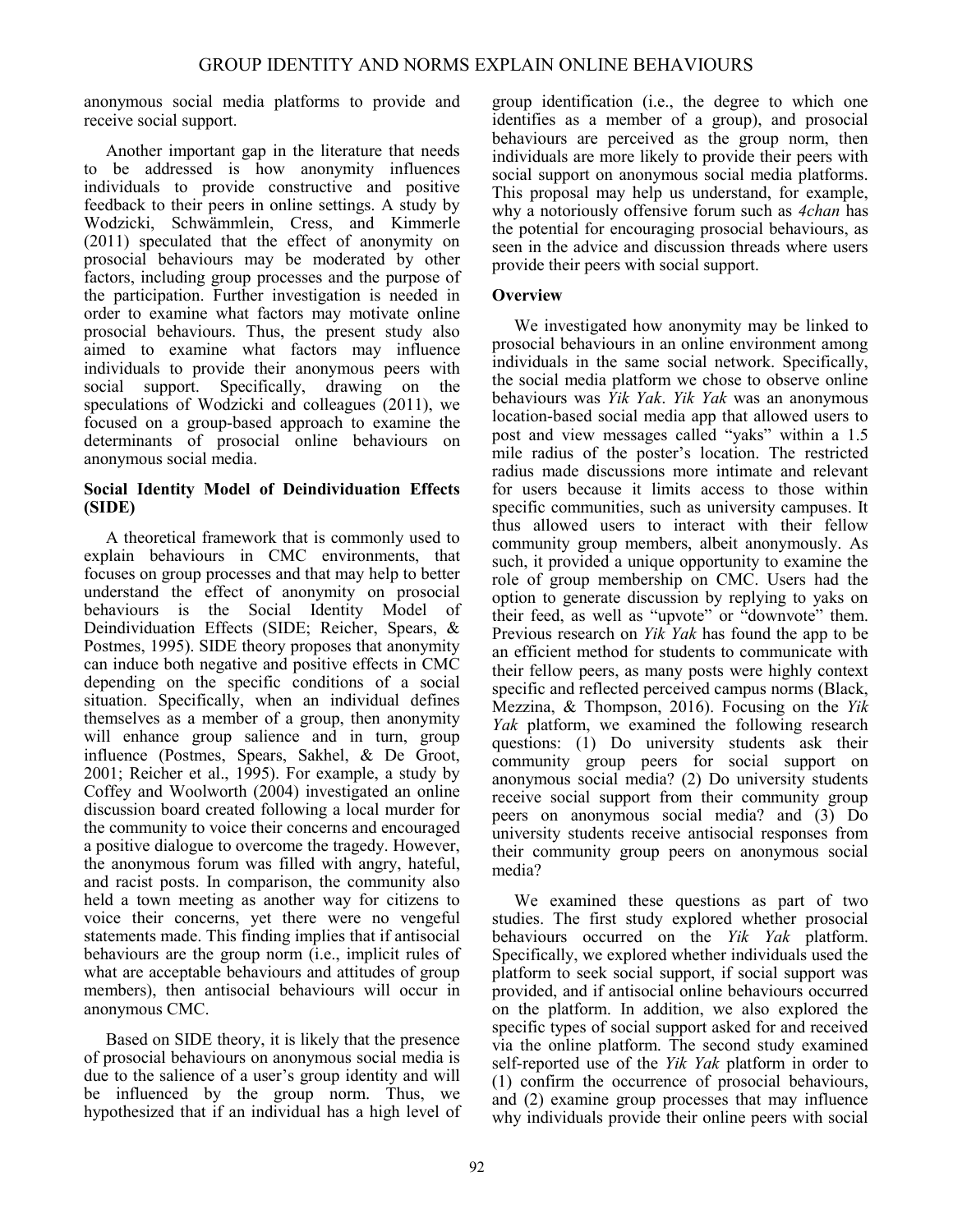support on an anonymous social media platform. Specifically, we examined the role of group identification and perceived group norms as moderators for *Yik Yak* usage. We also examined the type of responses people recalled receiving to their posted questions, including prosocial and antisocial ones.

#### **Study 1**

The purpose of Study 1 was to explore whether prosocial behaviours occurred on *Yik Yak* and, if they did, what type of supportive behaviours occurred. Specifically, we explored individual posts to determine whether the platform was used to seek social support, if social support was provided, and if antisocial online behaviours were observed. behaviours were observed. Furthermore, we explored what kind of support was requested and received and what type of question themes arose.

#### **Method**

**Data collection.** To capture prosocial behaviours on *Yik Yak*, we collected yaks (i.e., individual posts shared on *Yik Yak*) that specifically asked a question. We created a sampling schedule to capture yaks on 15 randomly-selected days from November 2015 to January 2016. On each sampling day, we collected yaks four times a day: morning (i.e., 7:00-11:00am), afternoon (i.e., 12:00-5:00pm), evening (i.e., 6:00- 11:00pm), and night (i.e., 12:00-6:00am), based on a randomly selected time in each block. During each sampling time, three types of yaks were collected: the most recent ones that appeared on the feed, the first question that appeared, and the question with the most replies. We collected these yaks by taking screenshots of the *Yik Yak* post and their replies on the identified sampling days and times. In total, we collected 307 yaks. The final sample consisted of 150 questions, with number of replies per post ranging from 0 to 74.

#### **Coding scheme.**

*Questions.* After randomly sampling and collecting the yaks, a coding scheme was developed to identify what type of support students were requesting (see Table A for types of support coding scheme), as well as what kind of questions they asked (see Table B for questions content coding scheme). The categories for social support (i.e., resources or assistance available through one's social network; Cohen & Hoberman, 1983) were based on Gottlieb's (1978) four types of support: informational, emotional, instrumental and appraisal. Seventeen categories were created to code what students asked their peers on *Yik Yak*. Finally, we also coded the time of day and date that the yak was posted, as well as how many votes and replies each yak received at the time of the collection.

*Replies.* In addition to questions, we also collected the replies to those questions and created a coding scheme to reflect whether support was actually provided (see Table C for support provided coding scheme), as well as the type of support (see Table D for types of support coding scheme). The types of support coding scheme for replies also used Gottlieb's (1978) category of social support. In the "support provided" coding scheme, we included a category for "troll" to keep track of antisocial behaviours. A troll is defined as a respondent who deliberately posts opinions and comments to start an argument or to stir up emotion for no apparent purpose (Buckels, Trapnell, & Paulhus, 2014).

*Coding process.* Three researchers used the coding schemes discussed above to code all posts collected on *Yik Yak*. The first two researchers' coding was compared and any discrepancies were resolved using the third researcher's coding. Specifically, 70% of the posts were coded the same by the two researchers, and the remaining 30% that was not coded the same was determined by the third researcher.

#### **Results**

The overall goal of this study was to explore whether anonymity promotes actual prosocial behaviours on *Yik Yak* among university students. Specifically, we were interested in whether students (1) requested social support from their community group peers, (2) received social support from their peers, and (3) received antisocial responses from their peers. We also examined what types of supportive behaviours occurred. The yaks we collected were transcribed, coded, and then analyzed.

**Requesting social support.** Out of a total of 307 collected posts, 150 were questions (48.9%). Each of the 150 questions (yaks) were coded for type of support and question content. Table 1 features frequency data associated with types of support, where more than half (*n* = 79; 52.7%) of students on *Yik Yak* were seeking informational support (i.e., advice, guidance, suggestions). Also frequent were questions seeking emotional support  $(n = 25; 16.7\%; i.e.,$ seeking comfort, reassurance, and affection) and

Table 1

*Frequency of Types of Support Posts*

| Support types | Frequency $(\% )$ |
|---------------|-------------------|
| Informational | 52.7              |
| Emotional     | 16.7              |
| Instrumental  | 14.7              |
| Appraisal     | 11.3              |
| Rhetorical    | 4.7               |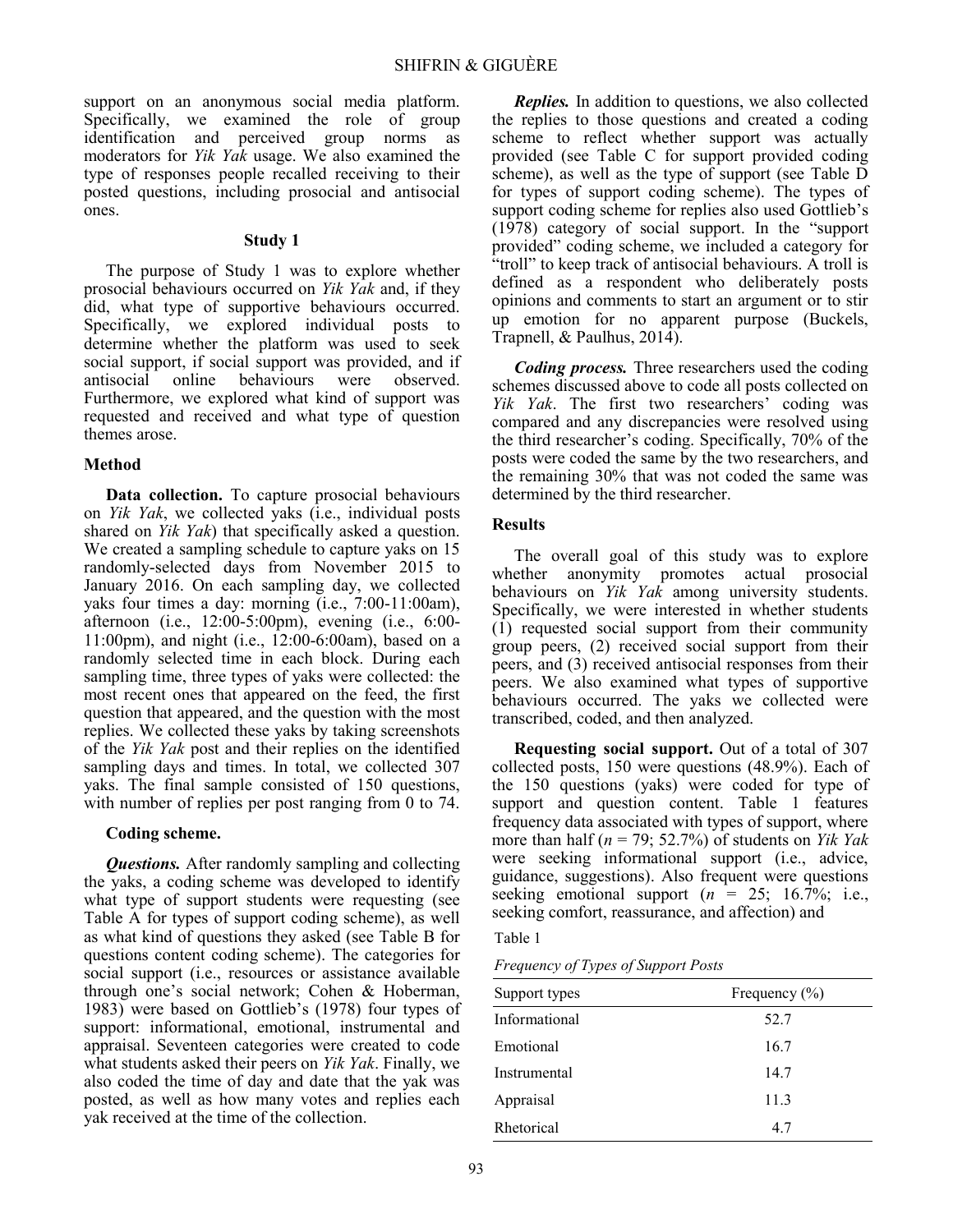Table 2

*Frequency of Question Content Posts*

| Question content                | Frequency $(\% )$ |
|---------------------------------|-------------------|
| Course-related                  | 20.7              |
| Campus resources                | 12.7              |
| Seeking connection              | 10.0              |
| Pursuing                        | 9.3               |
| Hooking up                      | 8.7               |
| Entertainment, activities, food | 6.7               |
| Other                           | 6.7               |
| Relationships                   | 5.3               |
| Gym/health                      | 4.7               |
| City of Guelph                  | 3.3               |
| Living situation                | 2.7               |
| Friends                         | 2.0               |
| Mental health                   | 2.0               |
| Technology                      | 2.0               |
| Alcohol/substance-use           | 1.3               |
| Family                          | 1.3               |
| "What should I do?"             | 0.7               |

instrumental support  $(n = 22; 14.7\%; i.e., providing)$ assistance in money, labour, or time). Table 2 features frequency data for the types of questions students were asking on *Yik Yak*. The top five most reoccurring topics were course-related  $(n = 31; 20.7\%)$ , campus resources ( $n = 19$ ; 12.7%), seeking connection ( $n = 15$ ; 10%), pursuing (*n* = 14; 9.3%) and hooking up (*n* = 13; 8.7%). Table 3 features both types of support and question content codes in a cross-tabular format. We found that students seeking informational support commonly asked about course-related (*n* = 25; 31.6%), campus resources (*n* = 19; 24.1%), and entertainment, activities, food (*n* = 7; 8.86%). Students seeking emotional support frequently inquired about pursuing  $(n = 8; 32\%)$ , relationships  $(n = 6; 24\%)$ , and hooking up (*n* = 4; 16%). Students seeking instrumental support asked about seeking connections (*n* = 13; 59.1%), hooking up (*n* = 4; 18.18%), and alcohol/drug use  $(n = 2, 9.1\%)$ . Lastly, students looking for appraisal support commonly asked questions that were course-related  $(n = 5, 29.4\%)$ , hooking up  $(n = 2; 11.76\%)$ , and entertainment, activities, food ( $n = 2$ ; 11.76%).

**Receiving social support**. The 150 questions we analyzed received a total of 1335 replies. Out of total replies, 229 provided informational support (17%), 39 provided emotional support (2.92%), 32 provided

Table 3 *Cross-Tabulation of Type of Support and Question Content Posts*

| $\checkmark$<br>$\overline{ }$  | $\overline{1}$<br>Informational | Emotional   | Instrumental    | Appraisal   | Rhetorical | Total |
|---------------------------------|---------------------------------|-------------|-----------------|-------------|------------|-------|
| Course-related                  | $25^{\rm a}$                    | 0           |                 | $5^{\rm a}$ |            | 31    |
| Campus resources                | 19 <sup>b</sup>                 |             |                 |             |            | 19    |
| Seeking connection              |                                 |             | 13 <sup>a</sup> |             |            | 15    |
| Pursuing                        |                                 | $8^{\circ}$ | 0               |             |            | 14    |
| Hooking up                      |                                 | $4^{\rm b}$ | $4^{\rm b}$     |             |            | 13    |
| Entertainment, activities, food |                                 |             |                 |             |            | 10    |
| Other                           |                                 |             |                 |             |            | 10    |
| Relationships                   |                                 | $6^{\circ}$ |                 |             |            |       |
| Gym/health                      |                                 |             |                 |             |            |       |
| City of Guelph                  |                                 |             |                 |             |            |       |
| Living situation                |                                 |             |                 |             |            |       |
| Friends                         |                                 | οb          |                 |             |            |       |
| Mental health                   |                                 |             |                 |             |            |       |
| Technology                      |                                 |             |                 |             |            |       |
| Alcohol/substance-use           |                                 |             | $2^{\rm b}$     |             |            |       |
| Family                          |                                 |             |                 |             |            |       |
| "What should I do?"             |                                 |             |                 |             |            |       |
| Total                           | 79                              | 25          | 22              | 17          |            | 150   |

*Note.* <sup>a</sup> Highest number of posts in support category; <sup>b</sup> Highest number of posts in question content category; <sup>c</sup> Highest number of posts in both support and question content categories.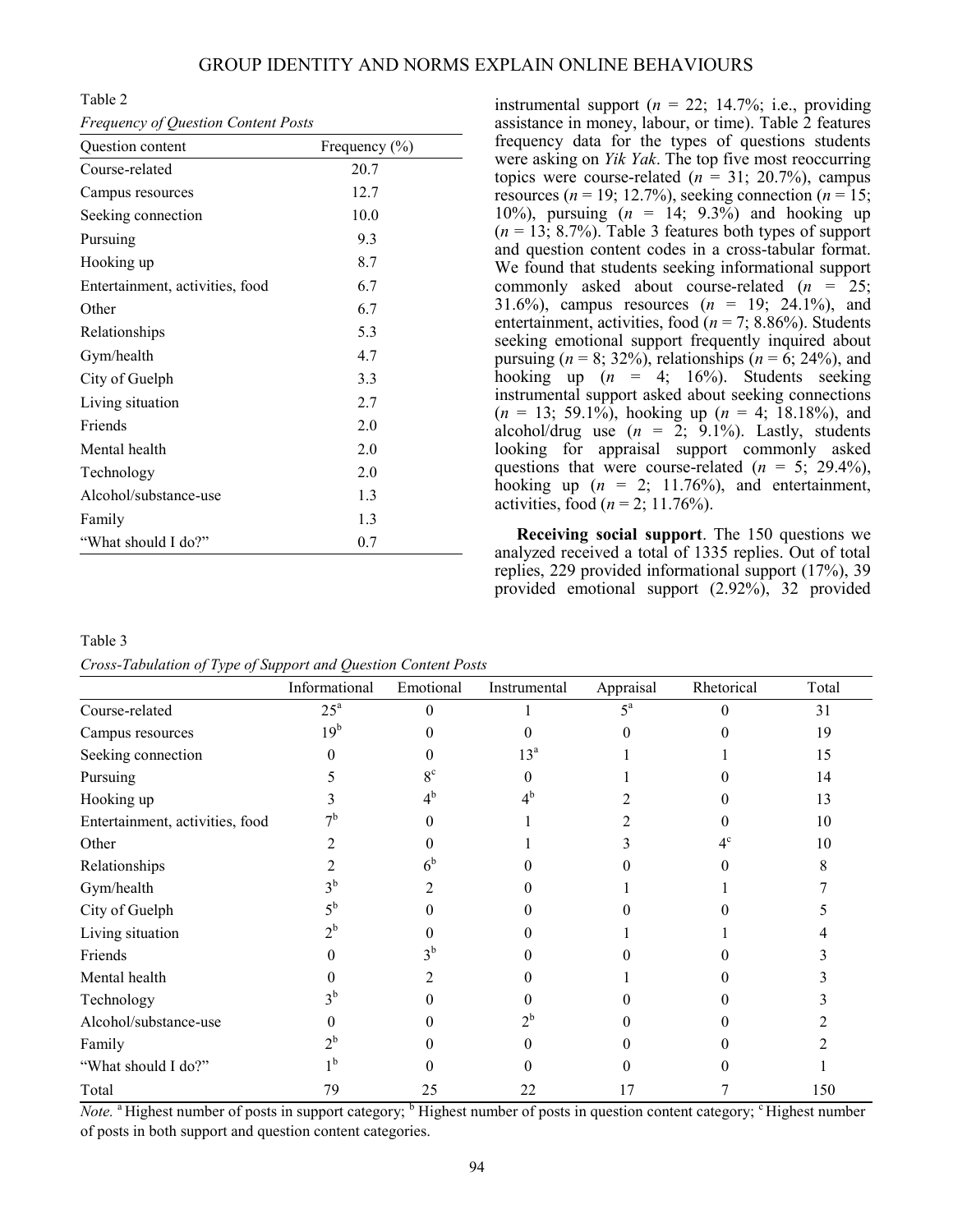#### Table 4

*Troll Comments*

| Post content                                                                                                                                                                                                | Troll comments (%) | Support type            | Question content                   |
|-------------------------------------------------------------------------------------------------------------------------------------------------------------------------------------------------------------|--------------------|-------------------------|------------------------------------|
| How does one go about getting rebound sex??                                                                                                                                                                 | .35                | Informational           | Hooking up                         |
| When it's just you and a cute girl on the bus How do I not<br>make this awkward?                                                                                                                            | .25                | Emotional               | Pursuing                           |
| I want honest opinions, I'm a 6'10 guy, is that too tall to be con-<br>sidered attractive?                                                                                                                  | .24                | Emotional               | Pursuing                           |
| Why can't we live in a world where we can develop our own cul-<br>tures. Why is it that I can't live in my own ethnic community<br>without seeing someone that's not part of it want to join in?            | .24                | Rhetorical<br>questions | Other                              |
| Why is that I feel something inside me when my friend told me<br>that she's looking for a hookup / or relationship?                                                                                         | .17                | Emotional               | Friends                            |
| Best place on campus to meet great girls?                                                                                                                                                                   | .16                | Informational           | Pursuing                           |
| How do I stop hating that my boyfriend has/makes female<br>friends?                                                                                                                                         | .14                | Emotional               | Relationships                      |
| Can't stop thinking about the girls my boyfriend hooked up with<br>while we were broken up, any tips from ppl with similar experi-<br>ences?                                                                | .13                | Emotional               | Relationships                      |
| Gift ideas for gf? 200 budget. Thanksy'all                                                                                                                                                                  | .13                | Informational           | Relationships                      |
| Any good shows that have individual story lines for each episode?<br>An overarching story over the season is ok, but one story per epi-<br>sode is more important to me                                     | .13                | Informational           | Entertainment,<br>activities, food |
| What happens if you miss a seminar?                                                                                                                                                                         | .13                | Informational           | Course-related                     |
| Looking forward to going home, except I have to take the train<br>which cause me to have panic attacks. Any tips?                                                                                           | .11                | Emotional               | Mental health                      |
| If a girl used to like you/love you but you didnt realize at the time<br>and now shes having a hard time believing you and doesnt know<br>what she wants but still hooks up with you WHAT DOES IT<br>MEAN:  | .09                | Emotional               | Relationships                      |
| My friend that is in 5th year is ALWAYS with his gf and I never<br>hang out anymore. What can I do to make him realize it's not<br>healthy to be together 24/7                                              | .07                | Emotional               | Friends                            |
| How much would it cost to adopt/buy a cat?                                                                                                                                                                  | .07                | Informational           | City of Guelph                     |
| Real talk anyone just wanna chat? About anything. Drop a topic<br>and have a discussion, I'm up for it. No negativity though, all<br>good vibes.                                                            | .06                | Instrumental            | Seeking<br>connection              |
| Every time I fuck a girl she says it hurts her. What can I do?                                                                                                                                              | .06                | Emotional               | Hooking up                         |
| Do Asian boys like white girls? I notice that most seem to stay<br>interracial Am I out of luck??                                                                                                           | .05                | Emotional               | Pursuing                           |
| SOS I'm a girl, just masturbated for the first time. As I started to<br>climax, I peed a bit. I cleaned myself up, weirded out. I started<br>again & as I got myself off I peed AGAIN. Why? Is that normal? | .05                | Emotional               | Hooking up                         |
| Am I supposed to just leave it? (picture of spilled coffee)                                                                                                                                                 | .04                | Informational           | Advice                             |
| What year were you born in?                                                                                                                                                                                 | .04                | Informational           | Other                              |
| So, imagine that 2 girls have the same personality. Girl A is<br>amazing in bed but not very pretty. Girl B is pretty but terrible in<br>bed. Which would you date?                                         | .04                | Informational           | Hooking up                         |
| Girls who are dtf???                                                                                                                                                                                        | .03                | Instrumental            | Hooking up                         |
| I been going to the gym for 3 months now and im noticing im-<br>provements on how much i can lift but cant really noticed any<br>changed in my arms, should i be using protein powder cuzi don't            | .03                | Informational           | Gym/health                         |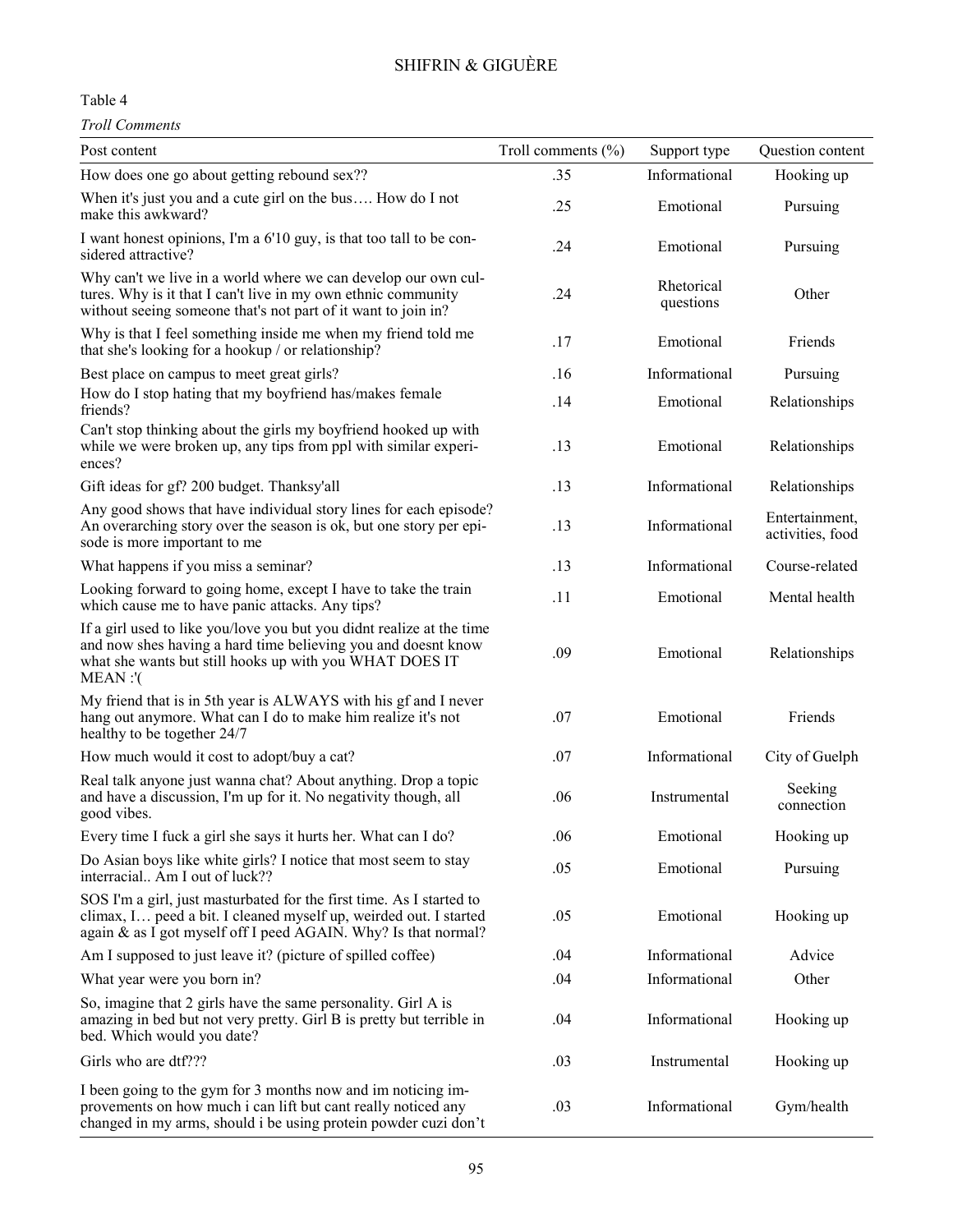instrumental support (2.4%), and 210 provided appraisal support (15.73%).

**Antisocial responses**. Out of the 1335 replies we analyzed, approximately  $5\%$  ( $n = 70$ ) were categorized as troll comments. Out of the 150 posts, 24 received at least one troll reply (16%). Table 4 displays these posts. The highest percentage of troll replies a post received was 35% ("How does one go about getting rebound sex??"). The type of support posts that got the most troll comments were emotional support  $(n = 11)$ ; 45.8%) and informational support (*n* = 10; 41.7%). The type of questions that got the most troll comments was hooking up ( $n = 5$ ; 20.8%), pursuing ( $n = 4$ ; 16.7%), and relationships (*n* = 4; 16.7%).

#### **Discussion**

The results of Study 1 provide evidence of prosocial behaviours occurring on an anonymous social media platform. Specifically, we found that university students used *Yik Yak* to seek social support from their community group peers by posting questions, and also to provide support to their peers by replying to their posts. Furthermore, the occurrence of antisocial troll behaviours was very low in comparison to the number of prosocial responses. Secondly, we were able to explore what kind of support students were requesting and the common themes of the questions asked. We found that students requested informational support (i.e., advice, guidance, suggestions) the most, specifically about courses and campus resources. The next most frequently requested type of support was emotional support; we found that students tend to request emotional support when inquiring about romantically pursuing someone, relationships, and hooking up.

#### **Study 2**

The purpose of Study 2 was to provide further support for the occurrence of online prosocial behaviours on anonymous geographically based social media (i.e., *Yik Yak*) and to examine the influence of group identification and group norms on these prosocial online behaviours.

#### **Method**

**Participants.** One hundred and twenty-nine university students completed a survey focusing on various aspects of student life, including measures of group identification, perceived group norms about online social interactions and online behaviours, in exchange for course credit. Participants were recruited using convenience sampling from a participant pool and through advertisements on campus. Participants recruited from the participant pool received course credits as compensation, while those recruited through on campus advertisements received monetary compensation.

#### **Materials and procedure.**

*Group identification.* Identification was assessed using the Cameron (2004) measure of identification. The measure consists of fifteen items, rated on a fivepoint Likert scale ranging from 1 "*strongly disagree*" to 5 "*strongly agree*". A sample item is "*I have a lot in common with other students at the University of Guelph*". Items were combined by averaging across all items ( $\alpha$  = .92); greater values indicate greater degree of group identification.

*Perceived group norms.* The measure consists of four items that focused on group norms about online behaviours. Items were assessed using a five-point Likert scale from 1 "*strongly disagree*" to 5 "*strongly agree*". A sample item is "*The majority of University of Guelph students would provide constructive advice to an online question made from the campus.*". Items were combined by averaging across all items  $(\alpha)$ = .81); greater values indicate greater support for online prosocial behaviours.

*Behaviours on Yik Yak platform.* Participants were asked a serie of questions about their usage of the *Yik Yak* platform within the campus boundaries. Participants were asked if they had the *Yik Yak* app on their phone; if they had ever posted a genuine question on the platform while geographically on campus; if the question received replies; if the replies answered the question. Participants were also asked if they had replied to someone else's question while they were on campus and if the reply they provided was intended to offer support to the user who posted the question.

### **Results**

**Types of online behaviours.** Of the 129 participants, 63 (49%) did not have the *Yik Yak* app on their phone, while 66 did (51%). Of the participants who had the *Yik Yak* app on their phone, 29 (44%) had never posted a question or a reply on the platform. Twenty-four (36%) had posted both replies and questions, 5 (8%) had only posted a question, and 8 (12%) had only posted replies.

A total of 29 participants had posted a question on the platform. Of these, 22 (75.9%) received responses. Of these, 14 (63.6%) were classified as having received support, 6 (27.2%) were classified as having received the support directly requested and 2 (9.1%) were coded as offensive, demeaning or hurtful. Supporting the hypothesis that community peer ingroups provide social support via online platform, even if anonymous, more support responses were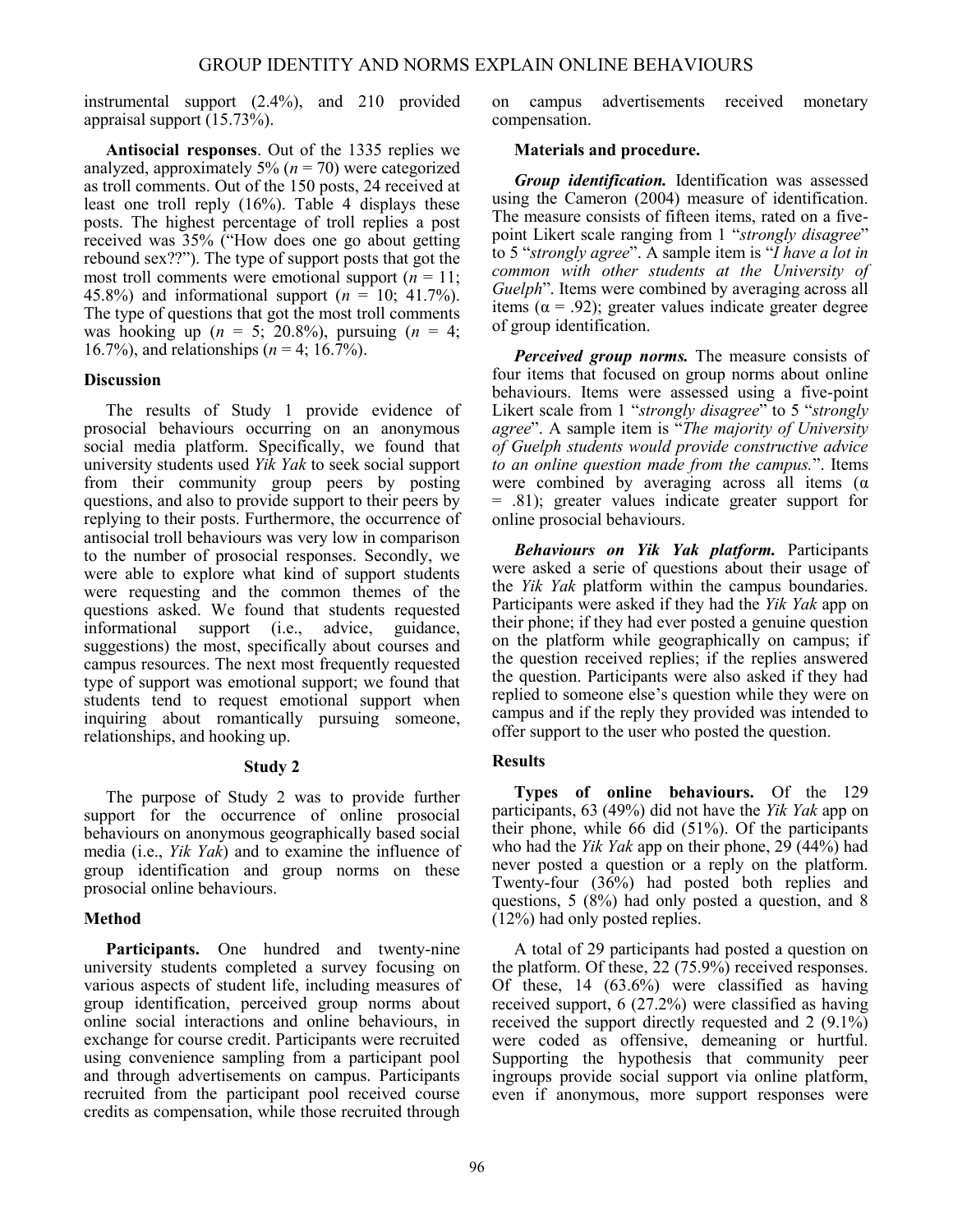reported than antisocial ones (i.e., offensive, demeaning or hurtful),  $c^2(1) = 11.56$ ,  $p = .001$ .

**Group identification and norms.** A series of logistic regressions were conducted to examine the relationship between group identification, norms and usage of the platform. Group identification and norms were centered at their respective means.

The first regression examined whether or not participants had the app on their phone. The overall regression accounted for a significant amount of variance,  $\chi^2(3) = 15.75$ ,  $p = .001$ . Examination of the regression revealed that identification was significantly related to ownership of the app  $b = .57$ , Wald  $z = 7.71$ ,  $p = .006$ , that norms were not significantly related to ownership of the app,  $b = .32$ , Wald  $z = 2.65$ ,  $p = .104$ , and that the interaction of identification and norms was not significantly related to ownership of the app,  $b = .26$ , Wald  $z = 1.30$ ,  $p = .254$ .

The second regression examined whether or not participants had posted questions on the platform while on campus. The overall regression accounted for a significant amount of variance,  $\chi^2(3) = 28.81$ , *p* < .001. Examination of the regression revealed that identification was not significantly related to having posted questions,  $b = .72$ , Wald  $z = 3.76$ ,  $p = .053$ , that norms were significantly related to having posted questions on the platform,  $b = .81$ , Wald  $z = 7.09$ ,  $p = 0.008$ , and that these main effects were qualified by the interaction of identification and norms,  $b = .81$ , Wald  $z = 4.55$ ,  $p = .033$ . The interaction was examined using simple slopes by degree of group identification (i.e., +1SD vs. -1SD; see Aiken & West, 1991). Supporting the hypothesis of the SIDE model, at high degrees of group identification, norms significantly increased the likelihood of having posted a question on the platform,  $b = 1.62$ , Wald  $z = 13.98$ ,  $p < .001$ . However, at low degrees of group identification, norms were not significantly related to the likelihood of having posted a question on the platform,  $b = .01$ , Wald  $z = .01$ ,  $p = .992$ .

The third regression examined whether or not participants had posted a reply to answer a question on the platform while on campus. The overall regression accounted for a significant amount of variance,  $\chi^2(3) = 24.86$ ,  $p < .001$ . Examination of the regression revealed that identification was not significantly related to having posted replies,  $b = .61$ , Wald  $z = 3.24$ ,  $p = .072$ , that norms were significantly related to having posted replies on the platform,  $b = .76$ , Wald  $z = 6.97$ ,  $p = .008$ , and that these main effects were qualified by the interaction of identification and norms,  $b = .74$ , Wald  $z = 4.47$ ,  $p = .034$ . The interaction was examined using simple

slopes by degree of group identification. At high degrees of group identification, norms significantly increased the likelihood of having posted a reply to a question on the platform,  $b = 1.49$ , Wald  $z = 13.05$ , *p* < .001. However, at low degrees of group identification, norms were not significantly related to the likelihood of having posted a reply to a question on the platform,  $b = .02$ , Wald  $z = .01$ ,  $p = .962$ .

#### **Discussion**

Study 2 accomplished two main objectives. First, the results of Study 2 provided further support for the occurrence of prosocial behaviours on the *Yik Yak* platform through self-report data. We found that university students used *Yik Yak* to seek social support from their community group peers by posting questions on the app. Furthermore, students were successful in receiving support from their peers and reported having received more support responses than antisocial ones (i.e., offensive, demeaning, or hurtful replies).

Second, the results of study 2 help understand under which conditions anonymity may influence individuals to provide their online peers with social support by exploring factors that might promote this behaviour. Specifically, we examined the relationship between group identification, norms, and usage of the platform. We found that degree of identification predicted having *Yik Yak* downloaded on their phone. We also found that norms alone were not a predictor of *Yik Yak* usage. More importantly, the interaction of perceived group norms and group identification was a significant predictor of the type of usage; when students identified highly with their community group peers, norms significantly increased the likelihood of having posted a question on *Yik Yak* and posting a reply to a question on *Yik Yak* while on campus.

A potential explanation for these findings could be due to the anonymity feature of the *Yik Yak* platform. Indeed, according to SIDE theory, anonymity increases the degree to which an individual identifies as a member of a group and this individual will likely be more influenced by group norms (Postmes et al., 2001; Reicher et al., 1995). As suggested by the results of our studies, it is the norm for students to provide support (or prosocial responses) to their community group peers who request support on *Yik Yak*. Thus, students may be influenced by the group norm to provide prosocial responses on *Yik Yak* due to their salient group identity and the anonymous environment. Furthermore, group identification alone does not predict prosocial responses on *Yik Yak*; prosocial group norm in combination with a salient group identity is required to predict prosocial behaviours. Overall, our results provide converging support that anonymity in an online environment can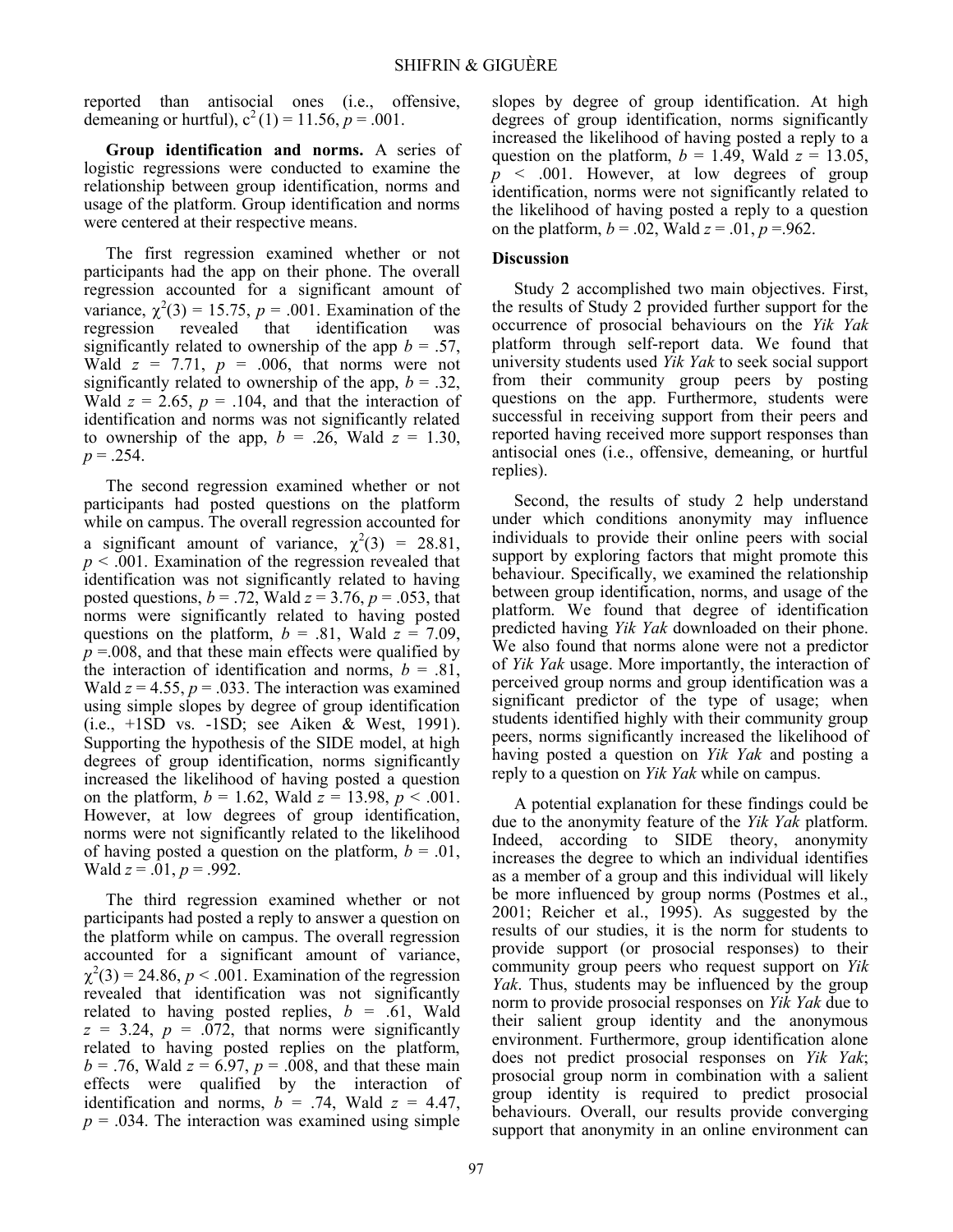promote prosocial behaviours as long as the group identity is salient and the norm is prosocial interaction.

#### **General Discussion**

Traditionally, anonymity has been thought to promote negative behaviours in social interactions. However, according to the SIDE theory, anonymity could actually induce both negative and positive behaviours depending on the salience of group identity and norms (Postmes et al., 2001; Reicher et al., 1995). We wanted to explore occurrences of positive prosocial supportive behaviours in an online, anonymous environment, and examine if the SIDE framework could help us understand the occurrence of these prosocial behaviours on anonymous social media. Herein, we examined how anonymity promotes prosocial behaviours, focusing on social support**,** in an online environment among individuals in the same social network. Specifically, we used *Yik Yak* as our anonymous social media platform to determine whether university students asked their community group peers for social support, if they received social support from their community group peers, and if they received antisocial responses from their community group peers. To explore our research questions, we conducted two studies: an observational study sampling posts made on the *Yik Yak* platform (Study 1) and a correlational study focusing on self-reported *Yik Yak* usage (Study 2).

In Study 1, we observed posts both requesting and receiving social support, with a minimal amount of antisocial troll behaviours (i.e., replies posted to start an argument or to stir up emotion for no reason). Furthermore, we found that more than half of the questions requested informational support (i.e., advice, guidance, suggestions) and majority of the questions were university-related (i.e., course-related, campus resources). In Study 2, we found further evidence to support our conclusions from Study 1. Specifically, we found that university students asked their community group peers questions and received prosocial responses to their questions on *Yik Yak*. We also found that individuals self-reported receiving more prosocial responses than antisocial responses. Our results further suggest that group identification and norms predict whether a student interacted with their peers on *Yik Yak*. Specifically, when university students identified highly with their community group peers, norms increased the likelihood of having posted a question and replying to a question on *Yik Yak* while on campus.

Our findings provide converging evidence to help us answer our research questions. Firstly, both Study 1 and Study 2 demonstrate that university students used the anonymous social media platform to ask their community group peers for social support via questions. Secondly, students also received responses from their peers: in Study 1, we observed that questions posted on *Yik Yak* received supportive replies; in Study 2, students reported having received support from their peers. Finally, both studies show that antisocial behaviours is minimal on posts that request social support.

Most importantly, the results of our studies taken together contribute to our understanding of why prosocial behaviours occur in anonymous online environments. Using SIDE theory (Reicher et al., 1995) as our theoretical framework, we speculated that group identity and norms would explain why individuals provide their anonymous peers with social support. As predicted, we found that when students identified highly with their community group peers, group norms significantly increased the likelihood of requesting social support, as well as providing social support on *Yik Yak*. This finding helps us to further understand the factors that influence whether positive behaviours will occur in CMC environments. Specifically, we can predict that prosocial group norms and a salient group identity will most likely lead to prosocial behaviours in anonymous online settings.

### **Implications**

Our findings have important implications for understanding what kind of behaviours occur in anonymous online settings. Anonymity has anonymous online settings. Anonymity has traditionally been thought to promote antisocial behaviours in CMC, yet research has also documented occasions in which prosocial behaviours occur instead. However, there has been a lack of explanation as to why anonymity would influence this type of positive behaviours in settings that have traditionally promoted negative interactions. Our results demonstrate the circumstances under which prosocial behaviours occur. With the ever-growing use of social networking sites (Asur et al., 2011), it is important to understand what variables may affect the type of behaviours that occur in online settings. For example, this information can be used to help reduce occurrences of negative behaviours such as cyberbullying. Furthermore, understanding how to promote prosocial behaviours online could help us take advantage of the positive aspects of anonymous social networks (e.g., being able to freely express themselves, avoid judgment; Kang et al., 2013) while controlling for harmful antisocial behaviours.

Our findings also have some important implications for supporting university students. Specifically, we found that the majority of the questions requested informational support about course-related topics and campus resources. Although *Yik Yak* is no longer in service, it served as a useful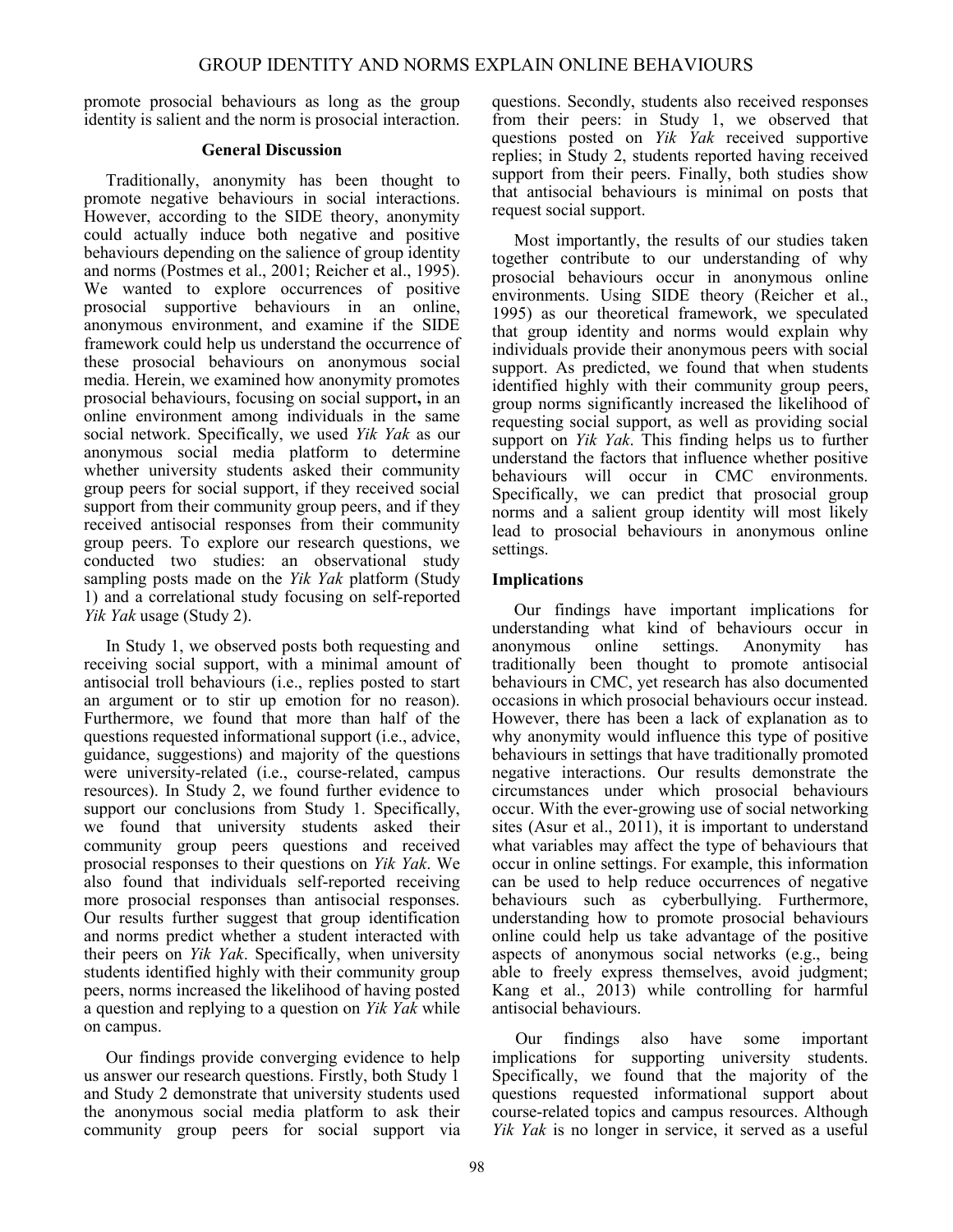tool for connecting students with their fellow peers on campus and provided an anonymous environment where students felt comfortable obtaining and providing social support on topics related to university life. Social media designers planning on designing an app similar to *Yik Yak* should keep in mind the role that group identification and norms play in anonymous online communication in order to develop an app that can help university students support each other anonymously while minimizing potential antisocial behaviours.

#### **Limitations**

There are several methodological limitations that should be considered when interpreting the results. First, given the nature of the research question (i.e., we were looking at anonymous online social behaviours), we were unable to link specific online posts to specific individuals. Thus, the best option for us was to take advantage of *Yik Yak* 1.5 mile geographic radius and examine posts on campus. However, there is no guarantee that all posters were students which may affect the results of our study. Another limitation to consider is that the prevalence of antisocial behaviours documented in our studies may not be entirely reflective of actual rates of these behaviours online. Specifically, *Yik Yak* had a feature that allows users to upvote or downvote any posts and replies. Any posts that receive 5 downvotes got removed and were thus not available for our documentation. Furthermore, users could flag postings that are racist, homophobic, or generally abusive in order to get them removed. Thus, it is possible that there may be more antisocial responses submitted to the system than those observed by our examination of the posts available to be seen on the platform. Lastly, our sample size was fairly small; a larger sample size would greatly benefit future research, as it will allow for a stronger comparison of levels of group identification and group norms.

#### **Future Directions**

Future research should continue to explore the variables that promote prosocial behaviours in online anonymous settings. Specifically, extending our study to use a different social networking platform or population sample could provide further insight on how group identification and norms influence prosocial behaviours. For example, can this relationship be found on general discussion boards such as *reddit* and *4chan*? Or is it only limited to smaller community forums such as mental health support groups? Increasing our understanding of how to encourage prosocial behaviours across different platforms and populations can help in the future development of anonymous social media where users will be able to experience the advantages of using anonymous social networks (e.g., able to freely selfdisclose and get support from peers without judgment) while minimizing negative behaviours.

It should also be noted that the *Yik Yak* platform was shut down during summer 2017 (CBC News, 2017). Other platforms, however, still continue to offer location-based geographical proximity postings (e.g., *Nearby*). Future research may wish to replicate our findings on these other platforms.

#### **Conclusion**

Anonymity and socially dysfunctional behaviours, such as aggressive behaviours, have a long history in social psychology. The present study aimed to explore the presence of online prosocial behaviours on anonymous geographically based social media (i.e., *Yik Yak*) and to examine whether such behaviours could be explained using a theory focusing on group processes. Results of the study suggest that online prosocial behaviours can occur, even under conditions of anonymity. Moreover, our results suggest that identity and norms derived from social groups can help explain why people would engage in prosocial behaviours. In sum, the results of the present study offer some hope for positive contributions of anonymous social media platforms.

#### **References**

- Aiken, L. S., West, S. G., & Reno, R. R. (1991). *Multiple regression: Testing and interpreting interactions*. Thousand Oaks, CA: Sage Publications.
- Almuhimedi, H., Wilson, S., Liu, B., Sadeh, N., & Acquisti, A. (2013). Tweets are forever: A largescale quantitative analysis of deleted tweets. In *Proceedings of the 2013 Conference on Computer Supported Cooperative Work* (pp. 897-908). New York, NY: ACM.
- Asur, S., Huberman, B. A., Szabo, G., & Wang, C. (2011). Trends in social media: Persistence and decay. In *Proceedings of the 5th International AAAI Conference on Weblogs and Social Media*  (pp. 434-437). Menlo Park, CA: AAAI Press.
- Bernstein, M. S., Monroy-Hernández, A., Harry, D., André, P., Panovich, K., & Vargas, G. G. (2011). 4chan and /b: An analysis of anonymity and ephemerality in a large online community. In *International Conference on Web and Social Media* (pp. 50-57). Palo Alto, CA: Association for the Advancement of Artificial Intelligence.
- Black, E. W., Mezzina, K., & Thompson, L. A. (2016). Anonymous social media – Understanding the content and context of Yik Yak. *Computers in Human Behavior*, *57*, 17-22.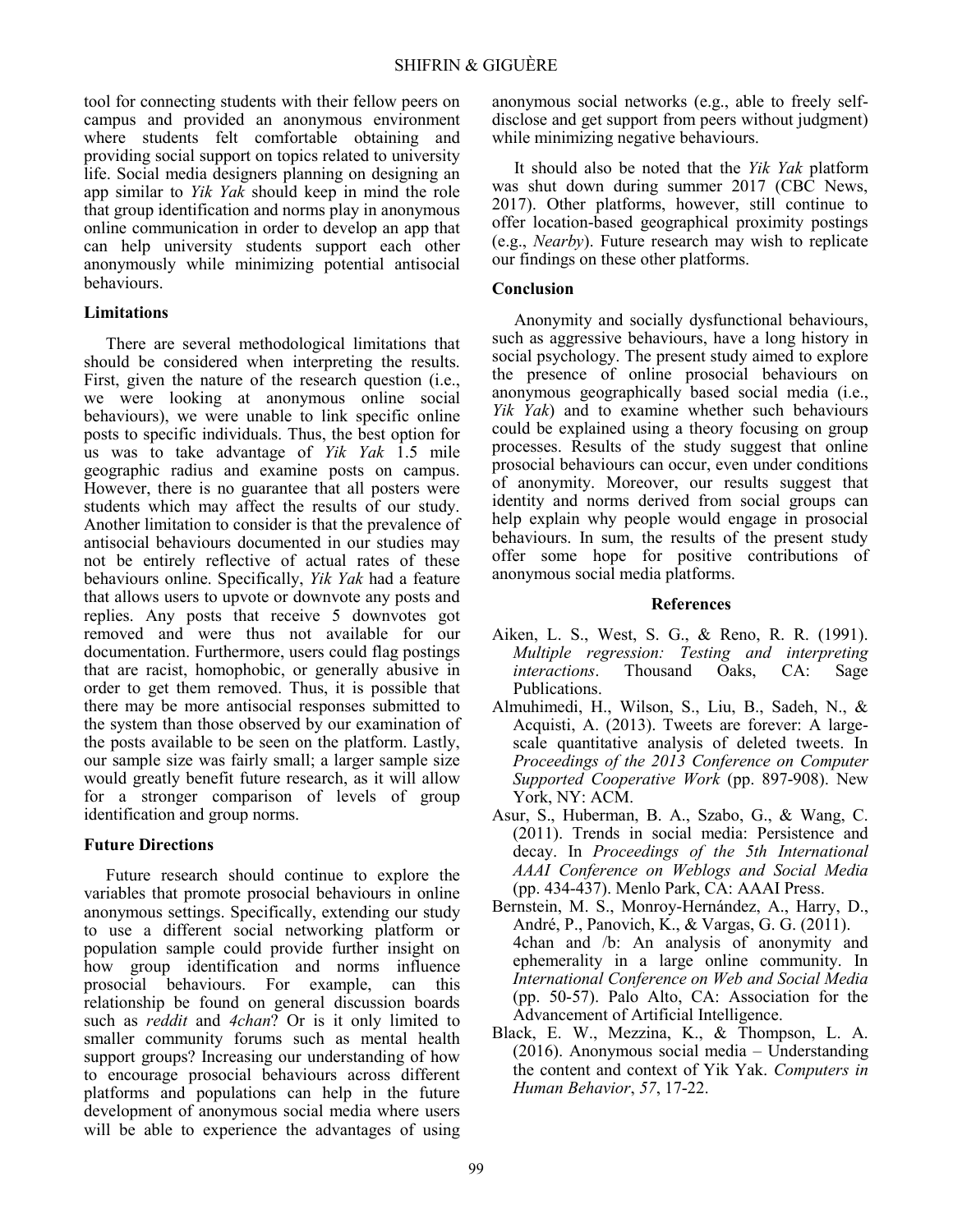- Buckels, E. E., Trapnell, P. D., & Paulhus, D. L. (2014). Trolls just want to have fun. *Personality and Individual Differences*, *67*, 97-102.
- Cameron, J. E. (2004). A three-factor model of social identity. *Self and Identity*, *3*, 239-262.
- CBC News (2017). Yik Yak social media app shutting down. Retrieved from http://www.cbc.ca/news/ business/yik-yak-app-1.4093232
- Coffey, B., & Woolworth, S. (2004). "Destroy the scum, and then neuter their families": The web forum as a vehicle for community discourse? *The Social Science Journal*, *41*, 1-14.
- Cohen, S., & Hoberman, H. M. (1983). Positive events and social supports as buffers of life change stress. *Journal of Applied Social Psychology*, *13*, 99-125.
- Coulson, N. S. (2005). Receiving social support online: An analysis of a computer-mediated support group for individuals living with irritable bowel syndrome. *CyberPsychology & Behavior*, *8*, 580-584.
- Darley, J. M., & Latané, B. (1968). Bystander intervention in emergencies: Diffusion of responsibility. *Journal of Personality and Social Psychology*, *8*, 377-383.
- De Choudhury, M., & De, S. (2014). Mental health discourse on reddit: Self-disclosure, social support, and anonymity. In *Proceedings of the Eighth International AAAI Conference on Weblogs and Social Media* (pp. 71-80), Palo Alta, CA: The AAAI Press
- Eichhorn, K. C. (2008). Soliciting and providing social support over the Internet: An investigation of online eating disorder support groups. *Journal of Computer‐Mediated Communication*, *14*, 67-78.
- Gottlieb, B. H. (1978). The development and application of a classification scheme of informal helping behaviors. *Canadian Journal of Behavioural Science*, *10*, 105-115.
- Joinson, A. N. (2001). Self-disclosure in computermediated communication: The role of self‐ awareness and visual anonymity. *European Journal of Social Psychology*, *31*, 177-192.
- Kang, R., Brown, S., & Kiesler, S. (2013). Why do people seek anonymity on the internet?: Informing policy and design. In *Proceedings of the SIGCHI Conference on Human Factors in Computing Systems*, 2657-2666. New York, NY: ACM.
- Kraut, R., Mukhopadhyay, T., Szczypula, J., Kiesler, S., & Scherlis, B. (1999). Information and communication: Alternative uses of the Internet in households. *Information Systems Research*, *10*, 287 -303.
- Lapidot-Lefler, N., & Barak, A. (2015). The benign online disinhibition effect: Could situational factors induce self-disclosure and prosocial behaviors?<br>Cyberpsychology: Journal of Psychosocial *Cyberpsychology: Journal of Psychosocial Research on Cyberspace*, *9*, 3.
- Lenhart, A., Purcell, K., Smith, A., & Zickuhr, K. (2010). *Social media & mobile internet use among teens and young adults. millennials*. Washington, DC: Pew Internet & American Life Project.
- McKenna, K. Y., & Bargh, J. A. (2000). Plan 9 from cyberspace: The implications of the Internet for personality and social psychology. *Personality and Social Psychology Review*, *4*, 57-75.
- Pfitzmann, A., & Köhntopp, M. (2001). Anonymity, unobservability, and pseudonymity - a proposal for terminology. In *Designing Privacy Enhancing Technologies* (pp. 1-9). Berlin, Germany: Springer.
- Postmes, T., Spears, R., Sakhel, K., & De Groot, D. (2001). Social influence in computer-mediated communication: The effects of anonymity on group behavior. *Personality and Social Psychology Bulletin*, *27*, 1243-1254.
- Reicher, S. D., Spears, R., & Postmes, T. (1995). A social identity model of deindividuation model of deindividuation phenomena. *European Review of Social Psychology*, *6*, 161-198.
- Stutzman, F., Gross, R., & Acquisti, A. (2013). Silent listeners: The evolution of privacy and disclosure on Facebook. *Journal of Privacy and Confidentiality*, *4*, 7-41.
- Suler, J. (2004). The online disinhibition effect. *Cyberpsychology & Behavior*, *7*, 321-326.
- Wang, G., Wang, B., Wang, T., Nika, A., Zheng, H., & Zhao, B. Y. (2014). Whispers in the dark: Analysis of an anonymous social network. In *Proceedings of the 2014 Conference on Internet Measurement* (pp. 137-150). New York, NY: ACM.
- Whittaker, E., & Kowalski, R. M. (2015). Cyberbullying via social media. *Journal of School Violence*, *14*, 11-29.
- Wodzicki, K., Schwämmlein, E., Cress, U., & Kimmerle, J. (2011). Does the type of anonymity matter? The impact of visualization on information sharing in online groups. *Cyberpsychology, Behavior, and Social Networking*, *14*, 157-160.
- Zhang, K., & Kizilcec, R. F. (2014). Anonymity in social media: Effects of content controversiality and social endorsement on sharing behavior. In *Proceedings of the International Conference on Web and Social Media Media* (pp. 643-646). Palo Alto, CA: Association for the Advancement of Artificial Intelligence.
- Zimbardo, P. G. (1969). The human choice: Individuation, reason, and order versus deindividuation, impulse, and chaos. In *Nebraska Symposium on Motivation*, *17*, 237-307.

Received September 26, 2017 Revision received January 4, 2018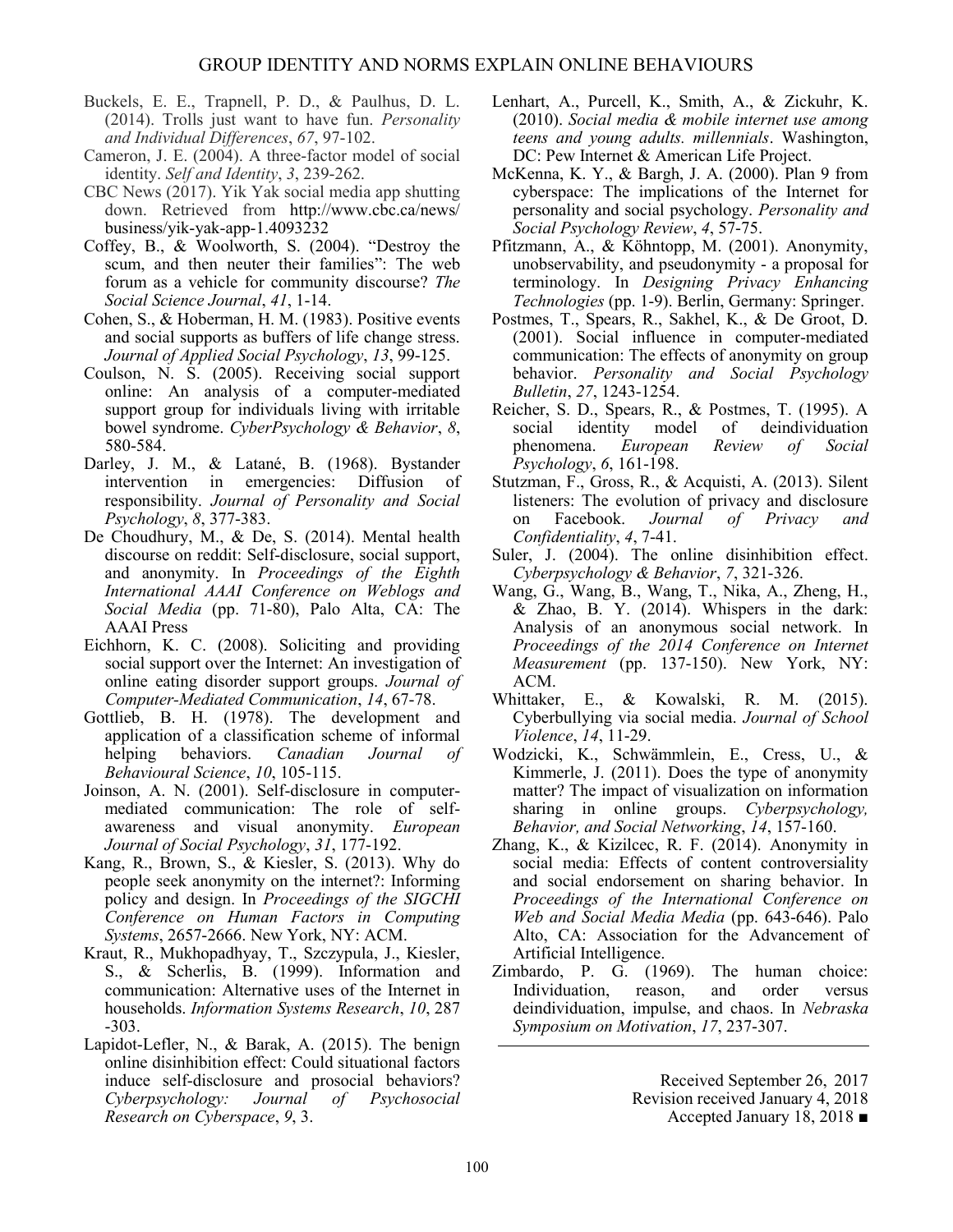## SHIFRIN & GIGUÈRE

### **APPENDIX**

| Table A                                   |  |
|-------------------------------------------|--|
| Type of Support (Questions) Coding Scheme |  |

| Type of Support | Description                                               | Example                                                                                                  |
|-----------------|-----------------------------------------------------------|----------------------------------------------------------------------------------------------------------|
| Informational*  | Suggestion, directives, information                       | "What time do places on campus stop serving<br>breakfast?"                                               |
|                 |                                                           | "SOS how do u unmatch on tinder!?"                                                                       |
| Emotional*      | Esteem, affect, trust, concern, listening, personal       | "how do I stop hating that my boyfriend has/makes<br>female friends?"                                    |
|                 | Seeking to be reassured, to improve self-esteem           | "Looking forward to going home, except I have to<br>take the train which cause me to have panic attacks. |
|                 |                                                           | Any tips?"<br>"Is an 18 yr old girl hooking up with a 24yr old guy                                       |
|                 | Advice                                                    | weird?"<br>"I've been there before"                                                                      |
| Instrumental*   | Aid in kind, money, labor, time, modifying<br>environment | "Real talk anyone just wanna chat? About<br>anything"                                                    |
|                 |                                                           | "Does anyone have that I can grab off of? Urgent"                                                        |
|                 | Helping behaviours                                        |                                                                                                          |
| Appraisal*      | Affirmation, feedback, social comparison                  | "Who else is screwed for this stat*2040 exam?"                                                           |
|                 |                                                           | "Did anyone else find the first question hard on that<br>econ midterm? Or am I just that stupid"         |
|                 |                                                           |                                                                                                          |
|                 | Rhetorical questions Not expecting a response             | "What happened to people respecting the quiet"                                                           |
|                 |                                                           | hours? Like I swear these assholes were quieter<br>before they started."                                 |
| Other           | Does not fit into any categories above                    |                                                                                                          |

*Note.* \*Gottlieb (1978).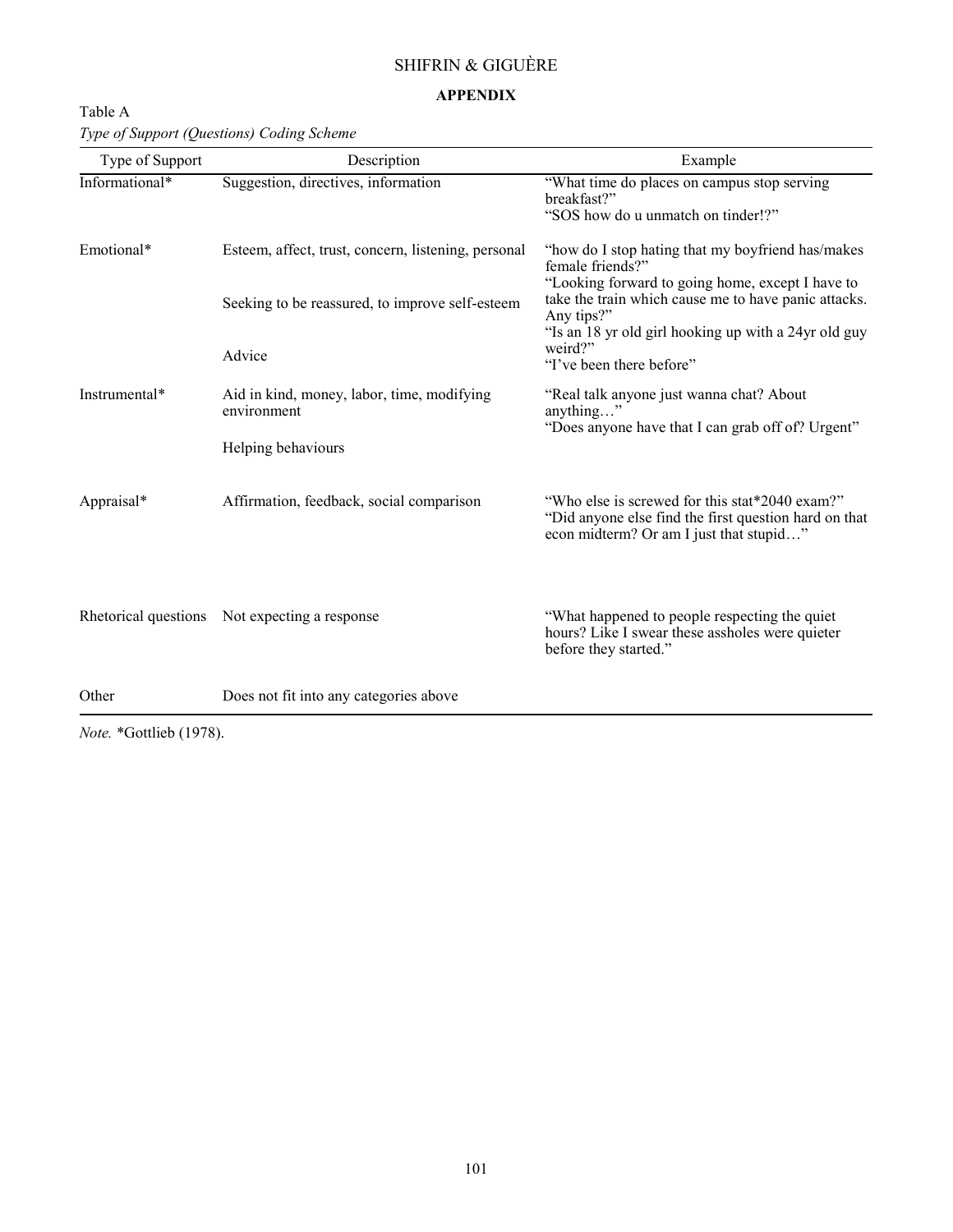## GROUP IDENTITY AND NORMS EXPLAIN ONLINE BEHAVIOURS

### Table B

### *Type of Question Content Coding Scheme*

| Category Name                                    | Definition                                                                                                                                                                                                                                                                                    | Example                                                                                                                                                                                                                                                                                         |  |
|--------------------------------------------------|-----------------------------------------------------------------------------------------------------------------------------------------------------------------------------------------------------------------------------------------------------------------------------------------------|-------------------------------------------------------------------------------------------------------------------------------------------------------------------------------------------------------------------------------------------------------------------------------------------------|--|
| Course-related                                   | Anything to do with a specific course in general, profes-<br>sors, assignments, examinations, and classmates in the<br>course.                                                                                                                                                                | "Will they bell curve econ2310"<br>"Any advice for the frhd 1100 and frhd 3060 exam?"                                                                                                                                                                                                           |  |
| School-related                                   | Anything to do with the university campus that isn't course "When is the last day of the add period?"<br>specific. Includes administrative questions, location of                                                                                                                             | "What's for dinner at mountain?"                                                                                                                                                                                                                                                                |  |
| Intimate<br>relationships                        | buildings, important dates.<br>Specific questions about boyfriend/girlfriend. Can also be<br>about someone they're casually dating or "friends with<br>benefits" (FWB – casually hooking up with). Anything to                                                                                | "how do I stop hating that my boyfriend has/makes<br>female friends?"<br>"Gift ideas for gf? 200 budget. Thanksy'all"                                                                                                                                                                           |  |
| Hooking up                                       | do with the actual act of sex can be coded as "hooking up".<br>Questions about kissing, oral sex, touching, cuddling, and<br>anything intercourse-related. Includes asking if anyone is<br>down to engage in any of the activities above.                                                     | "Hey ladies I'm just wondering what your opinion is<br>regarding the optimal duration of sexual activity?"<br>"How does one go about getting rebound sex??"                                                                                                                                     |  |
| Pursuing                                         | Questions about meeting girls/guys, pursuing someone<br>romantically, may mention turn ons and turn offs, flirting,<br>attractiveness, how to approach them. Includes using social should I try to start a convo?" "Anyone actually hook<br>media applications (e.g., Tinder) to meet people. | "Is 6'5" attractive or is that too tall?"<br>"I really want to talk to this cute girl in my class, how<br>up with someone you met off YikYak?"                                                                                                                                                  |  |
| Friends                                          | Questions that mention friends.                                                                                                                                                                                                                                                               | "My friend that is in 5th year is ALWAYS with his gf<br>and I never hang out anymore. What can I do to make<br>him realize it's not healthy to be together 24/7"                                                                                                                                |  |
| Alcohol/<br>Substance-use                        | Question has to do with alcohol and drugs. Questions that<br>refer to "going out" as "drinking" can be coded as this<br>category.                                                                                                                                                             | "Does anyone have that I can grab off of? Urgent"<br>"Best delivery options while high?"                                                                                                                                                                                                        |  |
| Going out,<br>partying-related                   | Anything to do with partying, or going out.                                                                                                                                                                                                                                                   | "Where is the best place to party downtown?"                                                                                                                                                                                                                                                    |  |
| Housemate,<br>roommate, lan-<br>dlord, RA        | Questions related to living situation off-campus or in<br>residence.                                                                                                                                                                                                                          | "How much is too much to pay for a single apartment in<br>Guelph? I'm thinking of renting one next year. Would<br>900\$ per month be decent, or should I go higher to get<br>my money's worth?"<br>"Would it be easier to find a one bedroom apartment or                                       |  |
| City of Guelph-<br>related                       | Questions about Guelph in general, such as locations of<br>places in the city, by-laws, time places open/close, etc.                                                                                                                                                                          | to find two new roommates?"<br>"Where in Guelph is a good place to get your hair dyed<br>that is reasonably priced?"<br>"Where can I get my nose pierced in Guelph"                                                                                                                             |  |
| Gym, health                                      | Questions about the gym or health in general. Includes<br>questions about physical appearance. If it has to do with<br>mental health, see this category.                                                                                                                                      | "Is the gym busy?"<br>"I need to get an STI test ASAP. How can I do this?"<br>One of those mornings where I look in the mirror and<br>think things like: "are my eyes placed symmetrically?"<br>and "has that ear lobe always been bigger than the<br>other?" Am I the only one who does this?" |  |
| Mental Health                                    | Questions about mental health, including disorders, thera-<br>pists/councillors, emotions/feelings.                                                                                                                                                                                           | "Have to take the train this weekend which gives me<br>panic attacks, any tips?"<br>"Too depressed to get out of bed, what should I do?"                                                                                                                                                        |  |
| Entertainment,<br>activities, food<br>Technology | Entertainment purposes, such as movies, activities, sports,<br>games, going out to eat, ordering take-out, etc.<br>Includes social media, computers, cell phones, and the                                                                                                                     | "Anyone else excited for The 100 Season 3!!!???"<br>"Best on-campus food?"<br>"Wtf are yakarma?"                                                                                                                                                                                                |  |
| Family                                           | internet in general.<br>Family-related.                                                                                                                                                                                                                                                       | "SOS how do u unmatch on tinder!?"<br>"If you think you're going to fail a course, would you<br>tell your parents now or wait to see if you magically<br>passed?"                                                                                                                               |  |
| "What should I<br>do?"                           | General question about what someone should do in particu-"Am I supposed to just leave it?" (picture of spilled cof-<br>lar situation that does not fit in with any of the above<br>categories.                                                                                                | fee)                                                                                                                                                                                                                                                                                            |  |
| Seeking social<br>connection                     | Questions that seek connection with people or a conversa-<br>tion. These can also be the bold or controversial statement your liquor. What's the point in the university having<br>type questions that create a lot of conversation.                                                          | "Lol all the softies get upset when I say learn to handle<br>shot glasses saying we outdrink everyone else if y'all<br>can't even keep it down."<br>"Any guys looking for sexy time?"                                                                                                           |  |
| Other                                            | Anything that does not fit in one of the categories above.                                                                                                                                                                                                                                    | "How many coffees have you had today?"<br>"So why is everyone freaking out over this song that<br>was released 14 years ago? It ain't bad, but why all of<br>a sudden the trend?"                                                                                                               |  |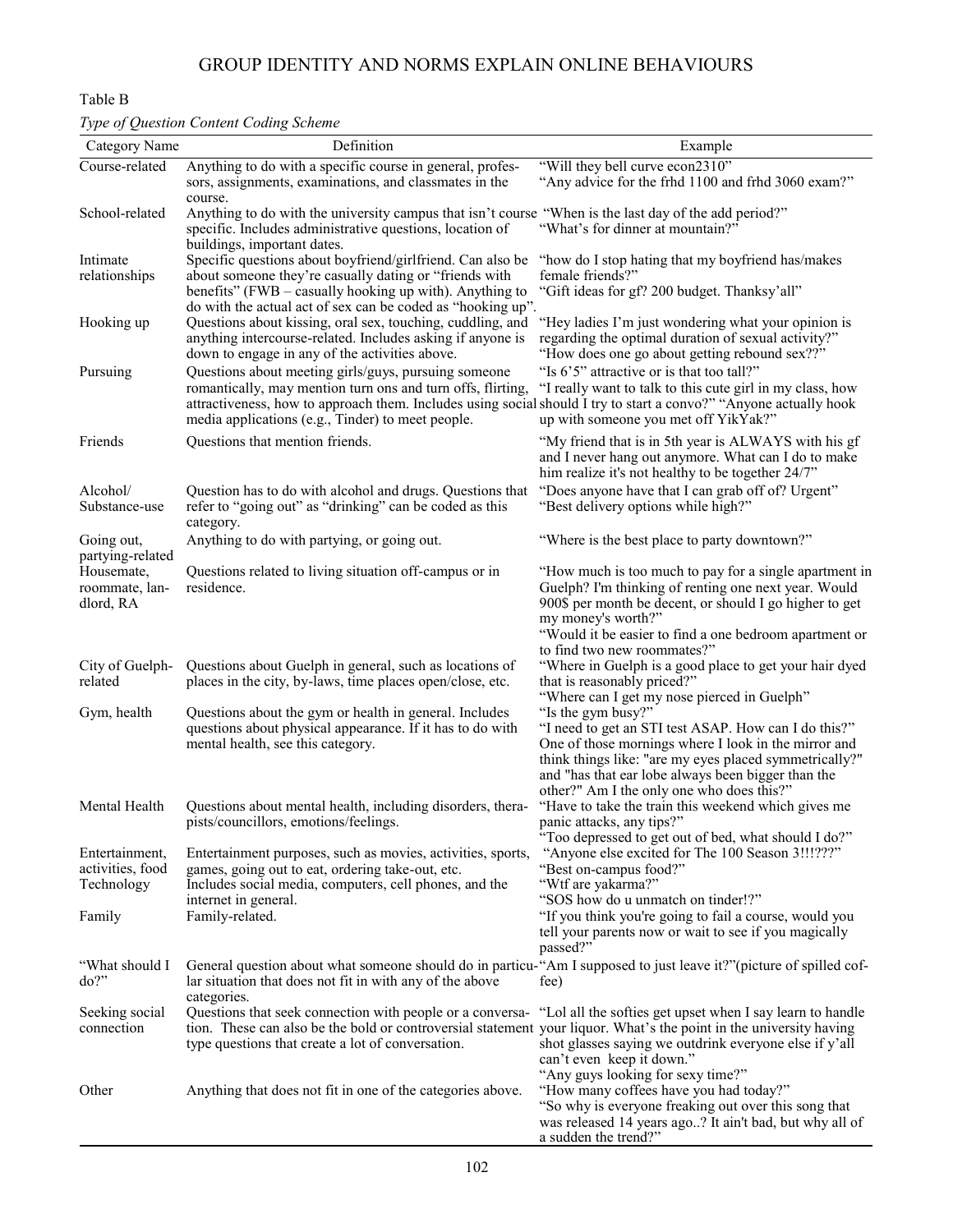## GROUP IDENTITY AND NORMS EXPLAIN ONLINE BEHAVIOURS

## Table C *Support Provided Coding Scheme*

| <b>Support Provided</b> | <b>Definition</b>                                                                                           | Example                                                                                                               |
|-------------------------|-------------------------------------------------------------------------------------------------------------|-----------------------------------------------------------------------------------------------------------------------|
| Actual support          | The responder is actually trying to help the<br>poster                                                      | "Last day to drop courses is March 14 <sup>th</sup> "<br>"I feel the same way!! Just try not to let it get<br>to you" |
| Neutral                 | The responder does not add anything to the<br>conversation                                                  | "Okay"<br>"LOL"                                                                                                       |
|                         | Useless comment                                                                                             |                                                                                                                       |
| Troll                   | The responder appears to intentionally want to "Just get laid, solves all your problems"<br>stir up emotion | "Trolling is my speciality"                                                                                           |
| Additional information  | The responder requests more information                                                                     | "What happened?!"                                                                                                     |
| <b>OP</b>               | The poster responds to responders                                                                           |                                                                                                                       |